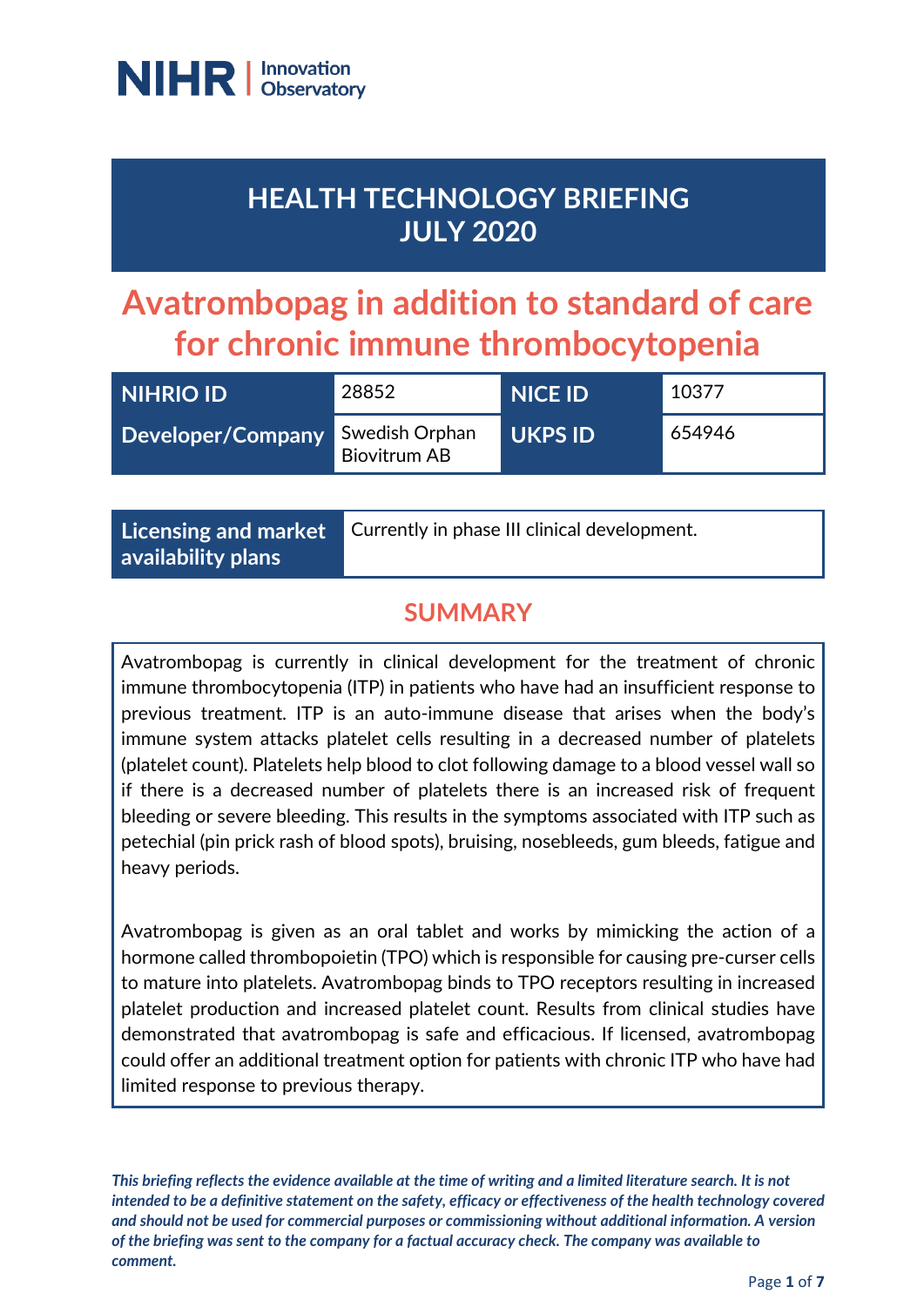### **PROPOSED INDICATION**

For the treatment of adult patients with chronic immune thrombocytopenia (ITP) who have had an insufficient response to a previous treatment.<sup>1</sup>

### **TECHNOLOGY**

#### **DESCRIPTION**

Avatrombopag (Doptelet) is an orally-administered small molecule thrombopoietin (TPO) receptor agonist.<sup>2</sup> TPO is a glycoprotein hormone that acts as one of the main regulators of platelet production and activation.2 TPO receptor agonists are a class of platelet growth factors that mimic the action of endogenous TPO on megakaryocytes and megakaryocyte precursors, promoting their growth and differentiation and increasing platelet production. $3$ Avatrombopag partially mimics the biological effects of TPO by promoting the differentiation of CD34+ cells to megakaryocytes to increase platelet number but not platelet activation.<sup>2,4,5</sup> Unlike other TPO agonists which may block TPO binding, avatrombopag works synergistically with TPO to increase platelet count.<sup>2</sup>

Avatrombopag in combination with standard of care is in clinical development for the treatment of chronic ITP in patients who have had an insufficient response to previous treatment. In the phase III clinical trial (NCT01438840) patients are given avatrombopag for 26 weeks. Participants will be given a starting dose of 20mg avatrombopag and the dose will be titrated up to a maximum dose of 40mg or titrated down to a minimum dose of 5mg depending on their response. $1$ 

#### **INNOVATION AND/OR ADVANTAGES**

Avatrombopag is different from other TPO receptor agonists in that it does not have a boxed safety warning for hepatotoxicity, is administered with food, and does not have any dietary restrictions. Furthermore, it does not interact with polyvalent cations (calcium, magnesium, iron, selenium, zinc, etc.) in foods, mineral supplements, or antacids that could reduce systemic exposure and efficacy.<sup>6</sup>

#### **DEVELOPMENT STATUS AND/OR REGULATORY DESIGNATIONS**

Avatrombopag currently has Marketing Authorisation in the EU/UK for the treatment of severe thrombocytopenia in adult patients with chronic liver disease who are scheduled to undergo an invasive procedure.7

The very common adverse effects, occurring in ≥ 10% of people, include: headache, contusion, thromboembolic events, epistaxis, upper respiratory tract infection, nasopharyngitis, arthralgia, gingival bleeding and petechiae.8

Avatrombopag is currently in phase II clinical development for:<sup>9</sup>

- Thrombocytopenia after donor hematopoietic stem cell transplant
- Chronic hepatitis C virus related thrombocytopenia

Avatrombopag is currently in phase III clinical development for:<sup>10</sup>

Treatment of adults scheduled for a surgical procedure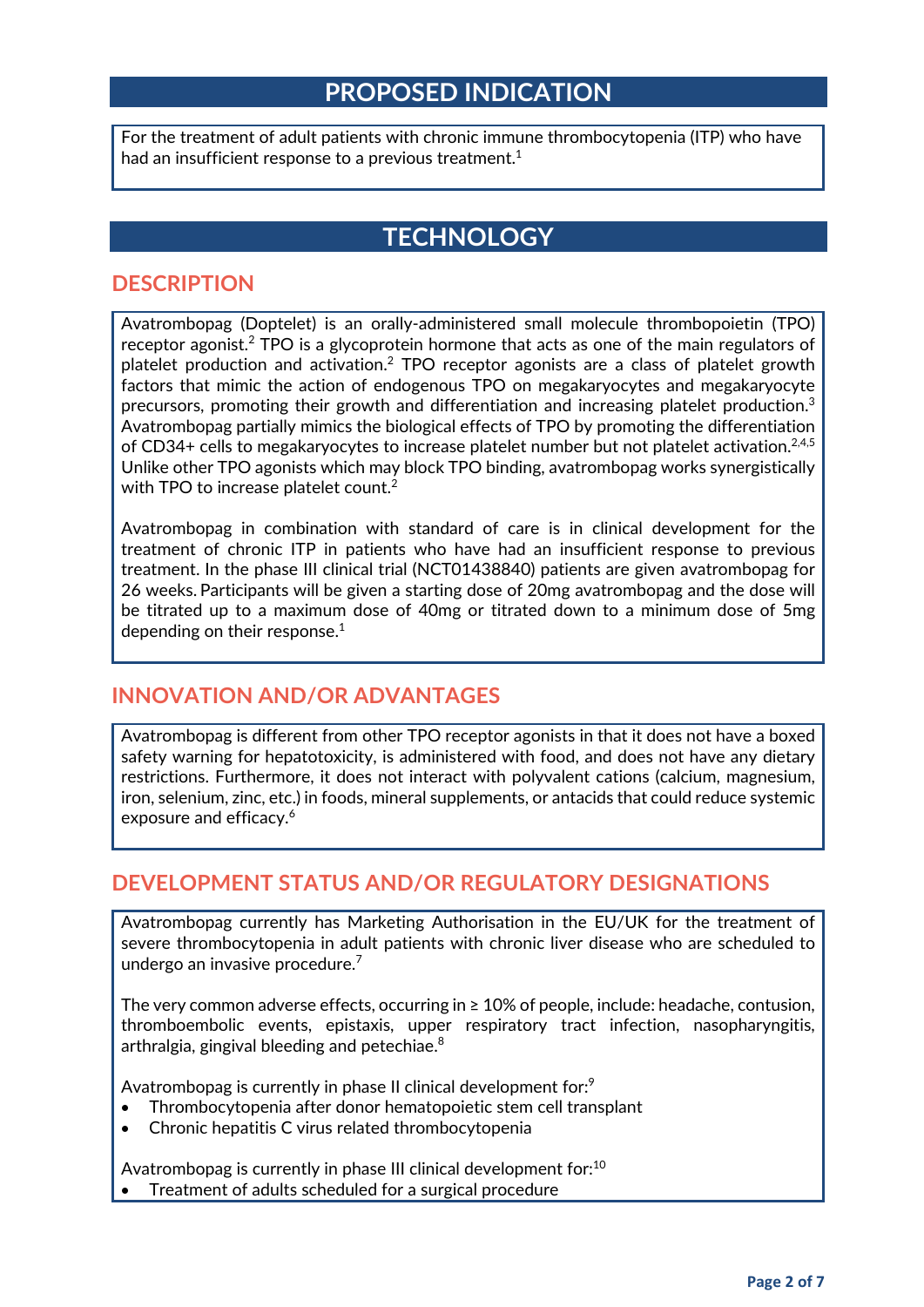- Treatment of chemotherapy induced thrombocytopenia
- Chronic liver diseases and thrombocytopenia

### **PATIENT GROUP**

#### **DISEASE BACKGROUND**

Immune thrombocytopenia (ITP), also called idiopathic thrombocytopenia, is an autoimmune bleeding disorder characterized by abnormally low levels of blood cells called platelets (thrombocytopenia) due to the body's immune system mistaking the platelets as being foreign and destroying them.<sup>11,12</sup> Platelets are specialized blood cells that stick together (clot) to seal small breaks on blood vessel walls to stop bleeding.<sup>13,14</sup> ITP can follow a virus, vaccination or certain medications, but for most people the cause is unknown.11

There is currently no definitive laboratory test to diagnose ITP. However, a normal platelet count ranges from approximately 150,000 to 400,000 per microliter of blood and if someone has a platelet count lower than 100,000 per microliter of blood with no other reason for low platelets they may have ITP.<sup>13</sup> If the platelet count remains low after 12 months this is called chronic ITP.11

Without enough platelets, bleeding can occur inside the body (internal bleeding), underneath, or from the skin (external bleeding).<sup>14</sup> A greater reduction in platelet numbers is often associated with more frequent bleeding episodes and an increased risk of severe bleeding.<sup>12</sup> Common symptoms of ITP are petechial (pin prick rash of blood spots), bruising, nosebleeds, gum bleeds, black mouth blisters, fatigue and heavy periods.<sup>11</sup> In severe cases, individuals may have gastrointestinal bleeding or blood in the urine or stool or heavy and prolonged menstrual bleeding. In very rare instances, bleeding inside the skull (intracranial haemorrhage) can occur, which can be life threatening.<sup>12</sup>

### **CLINICAL NEED AND BURDEN OF DISEASE**

The UK incidence of adult ITP is estimated to be between 1.6 to 3.9 per 100,000 adults per year, with around 3,000-4,000 people being affected at any one time in England and Wales.<sup>15</sup> Women are two to three times more likely than men to develop chronic ITP.<sup>14</sup>

According to the 2018-19 Hospital Episodes Statistics data in England, in 2018-19, there were 14,994 finished consultant episodes (FCE) for idiopathic thrombocytopenia (ICD-10 code D69.3) resulting in 13,876 admissions and 8,943 FCE bed days.<sup>16</sup>

### **PATIENT TREATMENT PATHWAY**

#### **TREATMENT PATHWAY**

There is no cure for ITP, treatment is used to raise the platelet count to counteract symptoms.<sup>11</sup> Treatment of ITP is based on platelet count and bleeding symptoms.<sup>17</sup> If the clinical presentation is not that of a life-threatening bleeding, corticosteroids are considered the standard initial treatment. Intravenous immunoglobulins (IVIG) are recommended for patients with critical bleeding and for those unresponsive to corticosteroids or for whom corticosteroids are contraindicated.<sup>18</sup> Patients with life-threatening bleeding, regardless of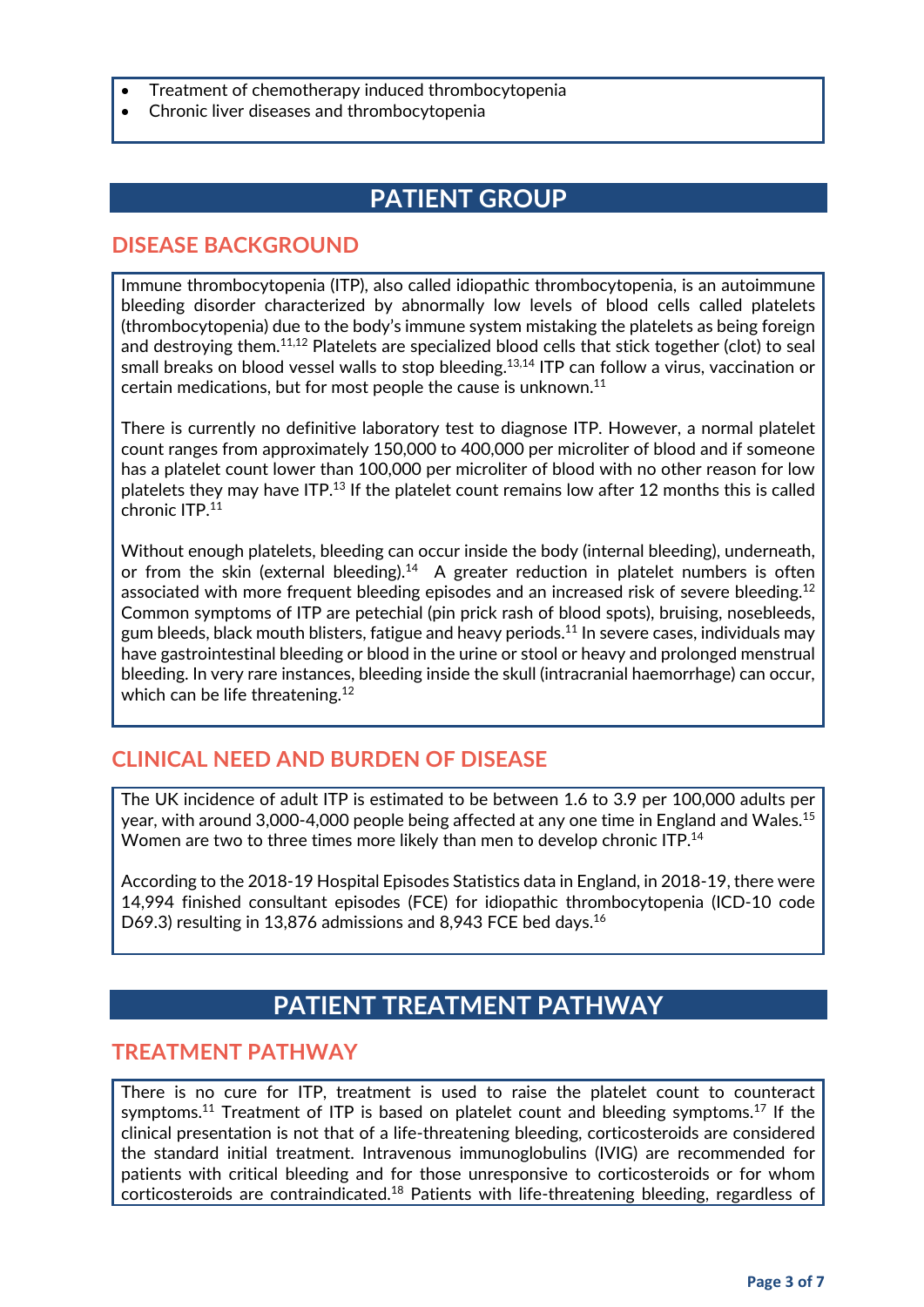platelet count, can be considered for combination therapy with corticosteroids, intravenous immunoglobulin and platelet transfusion.<sup>17</sup>

#### **CURRENT TREATMENT OPTIONS**

First line (rescue) treatment options:<sup>19</sup>

- Prednisolone
- IVIG

Second line treatment options:<sup>19</sup>

- Rituximab
- Splenectomy

Third line treatment options:<sup>19</sup>

- Eltrombopag
- Romiplostim

### **PLACE OF TECHNOLOGY**

If licensed, avatrombopag will offer an additional treatment option for patients with chronic ITP who have had an insufficient response to previous treatment.

**CLINICAL TRIAL INFORMATION**

| <b>Trial</b>        | <b>AMENDMENT 02, NCT01438840; A Phase 3, Multicenter, Randomized,</b><br>Double-blind, Placebo-controlled, Parallel-group Trial With an Open-label<br>Extension Phase to Evaluate the Efficacy and Safety of Oral E5501 Plus<br>Standard of Care for the Treatment of Thrombocytopenia in Adults With<br>Chronic Immune Thrombocytopenia (Idiopathic Thrombocytopenia<br>Purpura)<br>Phase: III - Completed<br><b>Locations:</b> EU (not incl. UK), South Africa, Singapore, Australia and New<br>Zealand |
|---------------------|-----------------------------------------------------------------------------------------------------------------------------------------------------------------------------------------------------------------------------------------------------------------------------------------------------------------------------------------------------------------------------------------------------------------------------------------------------------------------------------------------------------|
| <b>Trial design</b> | Randomized, Double-blind, Placebo-controlled, Parallel Assignment                                                                                                                                                                                                                                                                                                                                                                                                                                         |
| <b>Population</b>   | N=49 participants; adults aged 18 years and older; diagnosed with chronic<br>ITP according to the American Society for Hematology/British Committee<br>for Standards in Hematology guidelines; participants who previously<br>received one or more ITP therapies                                                                                                                                                                                                                                          |
| Intervention(s)     | Avatrombopag (oral administration)<br>Starting dose of 20mg and the dose will be titrated up to a maximum dose<br>of 40mg or down to a minimum dose of 5mg depending on the patients'<br>response to the drug.                                                                                                                                                                                                                                                                                            |
| Comparator(s)       | Placebo                                                                                                                                                                                                                                                                                                                                                                                                                                                                                                   |
| Outcome(s)          | Number of Weeks With Platelet Count Greater Than or Equal to 50x10 <sup>9</sup> /L<br>During 6-Month Treatment Period [ Time Frame: Week 1 to Week 26 ]<br>See trial record for full list of outcomes                                                                                                                                                                                                                                                                                                     |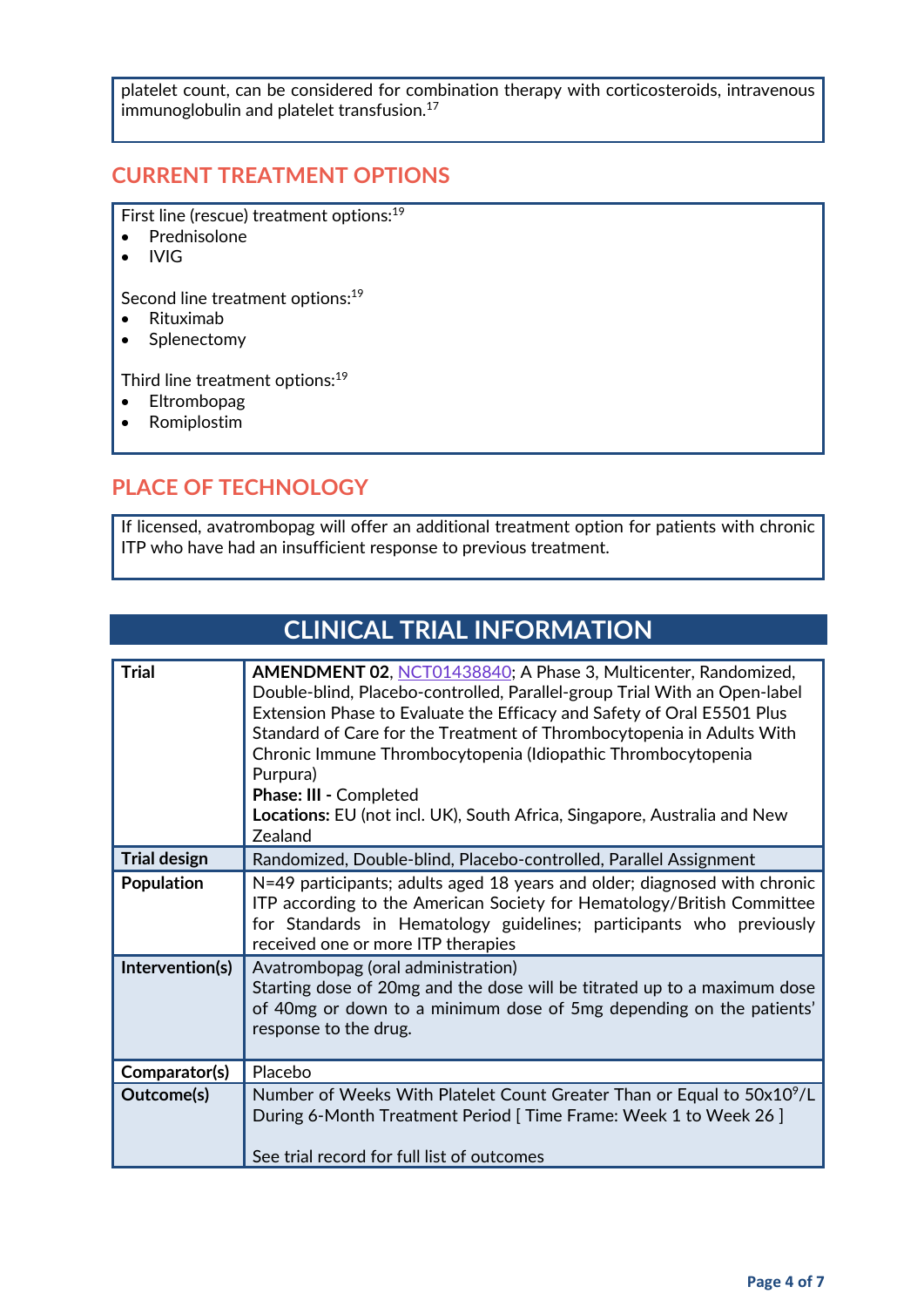| <b>Results</b><br>(efficacy) | Avatrombopag was shown to be superior to placebo as measured by the<br>cumulative number of weeks of platelet response (platelet count $\geq 50$ x<br>$10^9$ /l) over 6 months (26 weeks) of once-daily treatment. Avatrombopag<br>treatment resulted in a median of 12.4 cumulative weeks of platelet<br>response during the core study and was also shown to be superior to<br>placebo (0 weeks), with a greater platelet response rate in avatrombopag-<br>treated patients at day 8 (65.6% versus 0% respectively). <sup>4</sup>                                                                                                                                                                                                                                                                                                |
|------------------------------|-------------------------------------------------------------------------------------------------------------------------------------------------------------------------------------------------------------------------------------------------------------------------------------------------------------------------------------------------------------------------------------------------------------------------------------------------------------------------------------------------------------------------------------------------------------------------------------------------------------------------------------------------------------------------------------------------------------------------------------------------------------------------------------------------------------------------------------|
| <b>Results</b><br>(safety)   | The most commonly reported treatment-emergent adverse events (TEAEs)<br>in the avatrombopag treatment group were headache, contusion, upper<br>respiratory tract infection, arthralgia, epistaxis, fatigue, gingival bleeding and<br>petechiae, with exposure-adjusted incidence rates that were all comparable<br>with, or lower than placebo. Four patients who received avatrombopag<br>experience Grade 3 TEAEs which included single serious adverse events<br>(SAEs) of epistaxis, petechial, headache and platelet count reduction. There<br>were two Grade 4 TEAEs; one patient with a cerebrovascular accident who<br>discontinued study medication and the other with worsening ITP that was<br>considered not related to study medication. There were no deaths during<br>the study in any treatment group. <sup>4</sup> |

### **ESTIMATED COST**

The estimated cost of avatrombopag is not yet known.

### **RELEVANT GUIDANCE**

### **NICE GUIDANCE**

- NICE technology appraisal in development. Fostamatinib for treating persistent of chronic immune thrombocytopenia (GID-TA10387). Expected publication date TBC.
- NICE technology appraisal. Romiplostim for treatment of chronic immune (idiopathic) thrombocytopenic purpura (TA221). October 2018
- NICE technology appraisal. Eltrombopag for treating chronic immune (idiopathic) thrombocytopenic purpura (TA293). October 2018.

### **NHS ENGLAND (POLICY/COMMISSIONING) GUIDANCE**

- NHS England. 2013/14 NHS Standard Contract for Specialised Immunology (All ages). B09/S/a.
- NHS England. Clinical Commissioning Policy: Rituximab for cytopaenia complicating primary immunodeficiency. 16044/P. July 2016.

### **OTHER GUIDANCE**

• American Society of Hematology (ASH). 2019 Guidelines for Immune Thrombocytopenia. 2019.20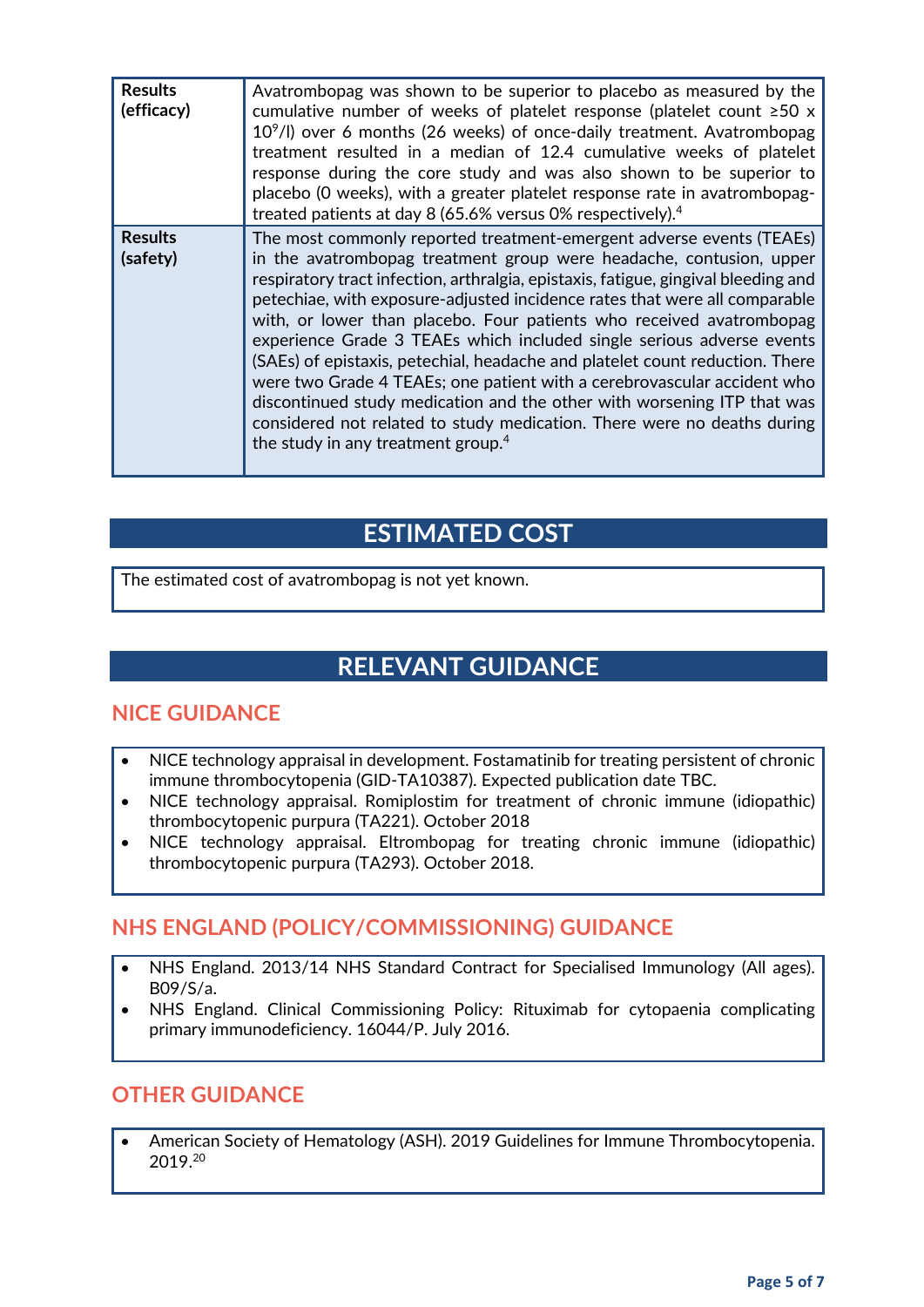### **ADDITIONAL INFORMATION**

- 1 Clinicaltrials.gov. *Efficacy and Safety of Oral E5501 Plus Standard of Care for the Treatment of Thrombocytopenia in Adults With Chronic Immune Thrombocytopenia (Amendment 02)*. *Trial ID*. 2018. Status: Available from[: https://clinicaltrials.gov/ct2/show/NCT01438840](https://clinicaltrials.gov/ct2/show/NCT01438840) [Accessed 27 July 2020].
- 2 Cheloff, A. Z., Al-Samkari H. *Avatrombopag for the treatment of immune thrombocytopenia and thrombocytopenia of chronic liver disease*. Journal of blood medicine. 2019;10:313-21. Available from: 10.2147/JBM.S191790 <https://doi.org/10.2147/JBM.S191790>
- 3 Al-Samkari, H., Kuter D. J. *Optimal use of thrombopoietin receptor agonists in immune thrombocytopenia*. Therapeutic advances in hematology. 2019;10:2040620719841735-. Available from: 10.1177/2040620719841735 <https://doi.org/10.1177/2040620719841735>
- 4 Jurczak, W., Chojnowski K., Mayer J., Krawczyk K., Jamieson B. D., Tian W., et al. *Phase 3 randomised study of avatrombopag, a novel thrombopoietin receptor agonist for the treatment of chronic immune thrombocytopenia*. Br J Haematol. 2018 2018/11/01;183(3):479-90. Available from: 10.1111/bjh.15573 <https://doi.org/10.1111/bjh.15573>
- 5 Drugbank. *Avatrombopag.* 2016. Available from[: https://www.drugbank.ca/drugs/DB11995](https://www.drugbank.ca/drugs/DB11995) [Accessed 17 June 2020].
- 6 Nagalla, S., Vredenburg M., Tian W., Allen L. F. *Platelet Response to Avatrombopag in Patients with Chronic Immune Thrombocytopenia: Additional Analyses from a Phase 3 Study and Its Extension*. Blood. 2019;134(Supplement\_1):1071-. Available from: 10.1182/blood-2019-130963 <https://doi.org/10.1182/blood-2019-130963> 6/19/2020
- 7 European Medicines Agency (EMA). *Doptelet Assessment Report.* 2019. Available from: [https://www.ema.europa.eu/en/documents/assessment-report/doptelet-epar-public](https://www.ema.europa.eu/en/documents/assessment-report/doptelet-epar-public-assessment-report_en.pdf)[assessment-report\\_en.pdf](https://www.ema.europa.eu/en/documents/assessment-report/doptelet-epar-public-assessment-report_en.pdf) [Accessed 17 June 2020].
- 8 Drugs.com. *Avatrombopag Side Effects.* 2019. Available from: <https://www.drugs.com/sfx/avatrombopag-side-effects.html> [Accessed 19 June 2020].
- 9 ClinicalTrials.gov. *Search for avatrombopag studies: Phase II.* 2020. Available from: [https://clinicaltrials.gov/ct2/results?intr=avatrombopag&age\\_v=&gndr=&type=&rslt=&phase=1](https://clinicaltrials.gov/ct2/results?intr=avatrombopag&age_v=&gndr=&type=&rslt=&phase=1&Search=Apply) [&Search=Apply](https://clinicaltrials.gov/ct2/results?intr=avatrombopag&age_v=&gndr=&type=&rslt=&phase=1&Search=Apply) [Accessed 17 June 2020].
- 10 Clinicaltrials.gov. *Search for avatrombopag studies: Phase III.* 2020. Available from: [https://clinicaltrials.gov/ct2/results?intr=avatrombopag&age\\_v=&gndr=&type=&rslt=&phase=2](https://clinicaltrials.gov/ct2/results?intr=avatrombopag&age_v=&gndr=&type=&rslt=&phase=2&Search=Apply) [&Search=Apply](https://clinicaltrials.gov/ct2/results?intr=avatrombopag&age_v=&gndr=&type=&rslt=&phase=2&Search=Apply) [Accessed 17 June 2020].
- 11 Guy's and St Thomas' NHS Foundation Trust. *Immune Thrombocytopenia (ITP).* 2016. Available from: [https://www.guysandstthomas.nhs.uk/resources/patient](https://www.guysandstthomas.nhs.uk/resources/patient-information/haematology/Immune-thrombocytopenia-web-friendly.pdf)[information/haematology/Immune-thrombocytopenia-web-friendly.pdf](https://www.guysandstthomas.nhs.uk/resources/patient-information/haematology/Immune-thrombocytopenia-web-friendly.pdf) [Accessed 04 June 2020].
- 12 Genetics Home Reference. *Immune thrombocytopenia.* 2017. Available from: [https://ghr.nlm.nih.gov/condition/immune](https://ghr.nlm.nih.gov/condition/immune-thrombocytopenia#:%7E:text=Immune%20thrombocytopenia%20is%20a%20disorder,just%20under%20the%20skin)[thrombocytopenia#:~:text=Immune%20thrombocytopenia%20is%20a%20disorder,just%20und](https://ghr.nlm.nih.gov/condition/immune-thrombocytopenia#:%7E:text=Immune%20thrombocytopenia%20is%20a%20disorder,just%20under%20the%20skin) [er%20the%20skin's%20surface](https://ghr.nlm.nih.gov/condition/immune-thrombocytopenia#:%7E:text=Immune%20thrombocytopenia%20is%20a%20disorder,just%20under%20the%20skin). [Accessed 04 June 2020].
- 13 National Organization for Rare Disorders (NORD). *Immune Thrombocytopenia.* 2020. Available from:<https://rarediseases.org/rare-diseases/immune-thrombocytopenia/> [Accessed 04 June 2020].
- 14 National Heart Lung and Blood Institute. *Immune Thrombocytopenia.* 2020. Available from: <https://www.nhlbi.nih.gov/health-topics/immune-thrombocytopenia> [Accessed 04 June 2020].
- 15 National Institute for Health and Care Excellence (NICE). *Fostamatinib for treating persistent or chronic thrombocytopenia.* 2019. Available from: [https://www.nice.org.uk/guidance/gid](https://www.nice.org.uk/guidance/gid-ta10387/documents/draft-scope-pre-referral-2)[ta10387/documents/draft-scope-pre-referral-2](https://www.nice.org.uk/guidance/gid-ta10387/documents/draft-scope-pre-referral-2) [Accessed 19 June 2020].
- 16 NHS Digital. *Hospital Admitted Patient Care Activity 2018-19: Procedures and Interventions*. Available from: [https://digital.nhs.uk/data-and-information/publications/statistical/hospital](https://digital.nhs.uk/data-and-information/publications/statistical/hospital-admitted-patient-care-activity/2018-19)[admitted-patient-care-activity/2018-19](https://digital.nhs.uk/data-and-information/publications/statistical/hospital-admitted-patient-care-activity/2018-19) [Downloaded 19 September 2019].